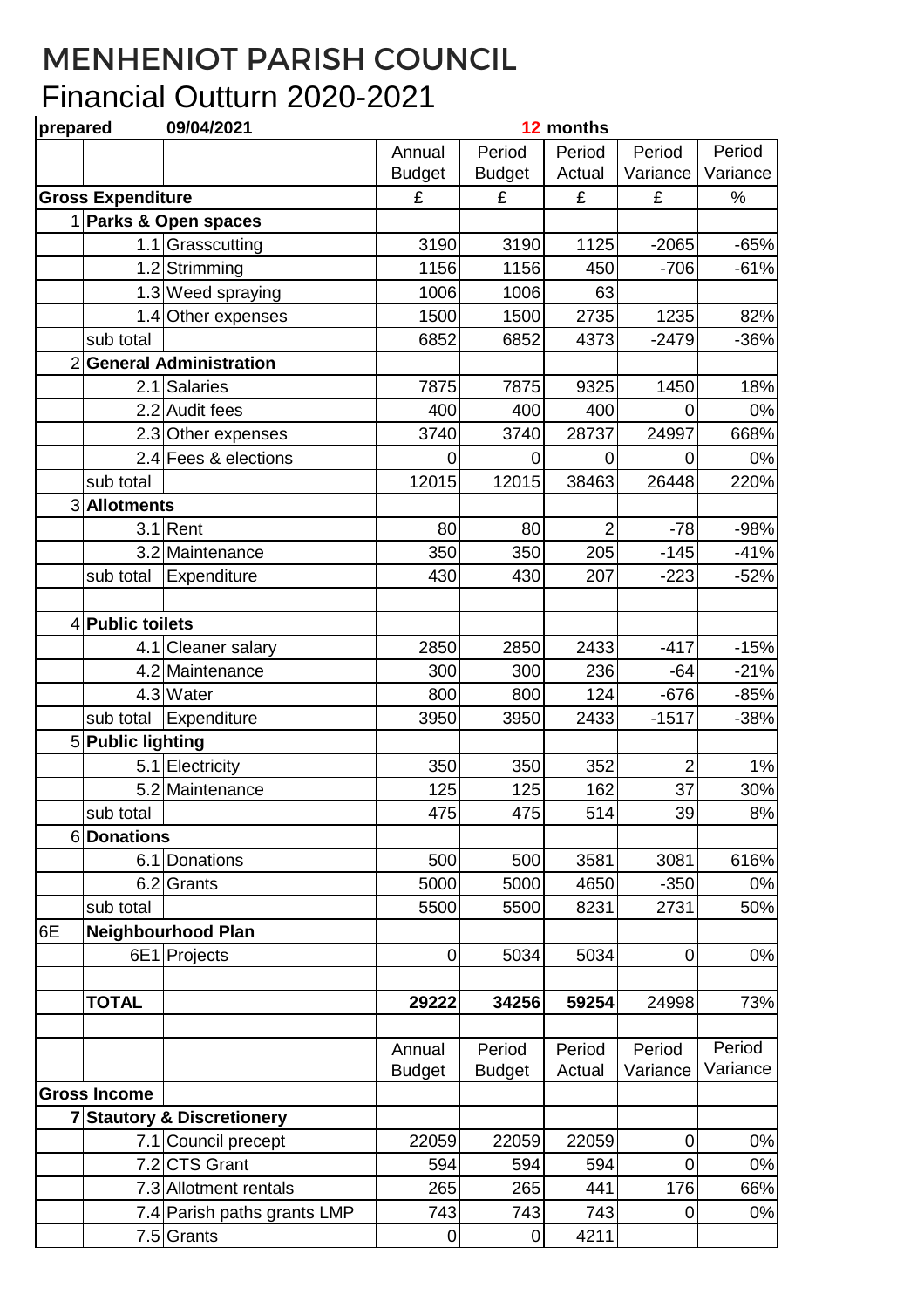|              | 7.6 Fees & Other Income | 61    | 61    | 35 <sub>1</sub> | $-26$    | 0%      |
|--------------|-------------------------|-------|-------|-----------------|----------|---------|
|              | 7.7 Bank interest       | 500   | 500l  | 444             | -561     | $-11%$  |
|              | 7.8 Miscellaneous       |       |       | 35355           | $-35355$ | 0%      |
| <b>TOTAL</b> |                         | 24222 | 24222 | 63881           | $-39659$ | $-164%$ |